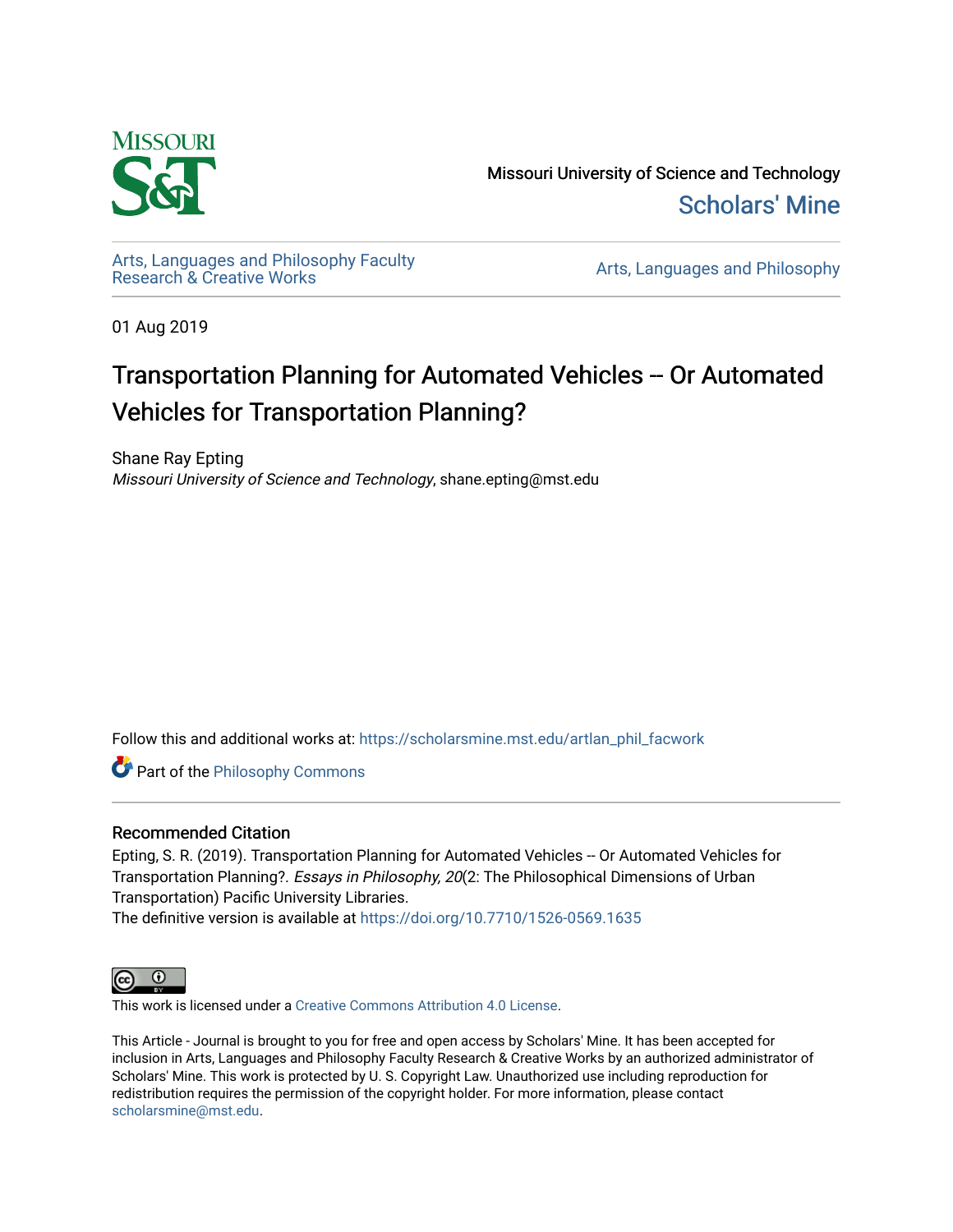# Essays in Philosophy

ISSN 1526-0569 | Essays in Philosophy is published by the Pacific University Libraries

**Volume 20, Issue 2 (2019)**

## Transportation Planning for Automated Vehicles—Or Automated Vehicles for Transportation Planning?

Shane Epting

*Missouri University of Science and Technology*

#### **Abstract**

In recent years, philosophical examinations of automated vehicles have progressed far beyond initial concerns over the ethical decisions that pertain to programming in the event of a crash. In turn, this paper moves in that direction, focusing on the motivations behind efforts to implement driverless vehicles into urban settings. The author argues that the many perceived benefits of these technologies yield a received view of automated vehicles. This position holds that driverless vehicles can solve most if not all urban mobility issues. However, the problem with such an outlook is that it lends itself to transportation planning for automated vehicles, rather than using them as part of planning efforts that could serve urban mobility. Due to this condition, present efforts aimed at improving transportation systems should resist dogmatic thinking. Instead, they should focus on goals that keep topics such a human flourishing, sustainability, and transportation justice firmly in view.

Essays Philos (2019)20:2 | DOI: 10.7710/1526-0569.1635 Correspondence: shane.epting@gmail.com



© 2019 Epting. This open access article is distributed under a Creative Commons Attribution 4.0 License ([https://](https://creativecommons.org/licenses/by/4.0/) [creativecommons.org/licenses/by/4.0/](https://creativecommons.org/licenses/by/4.0/))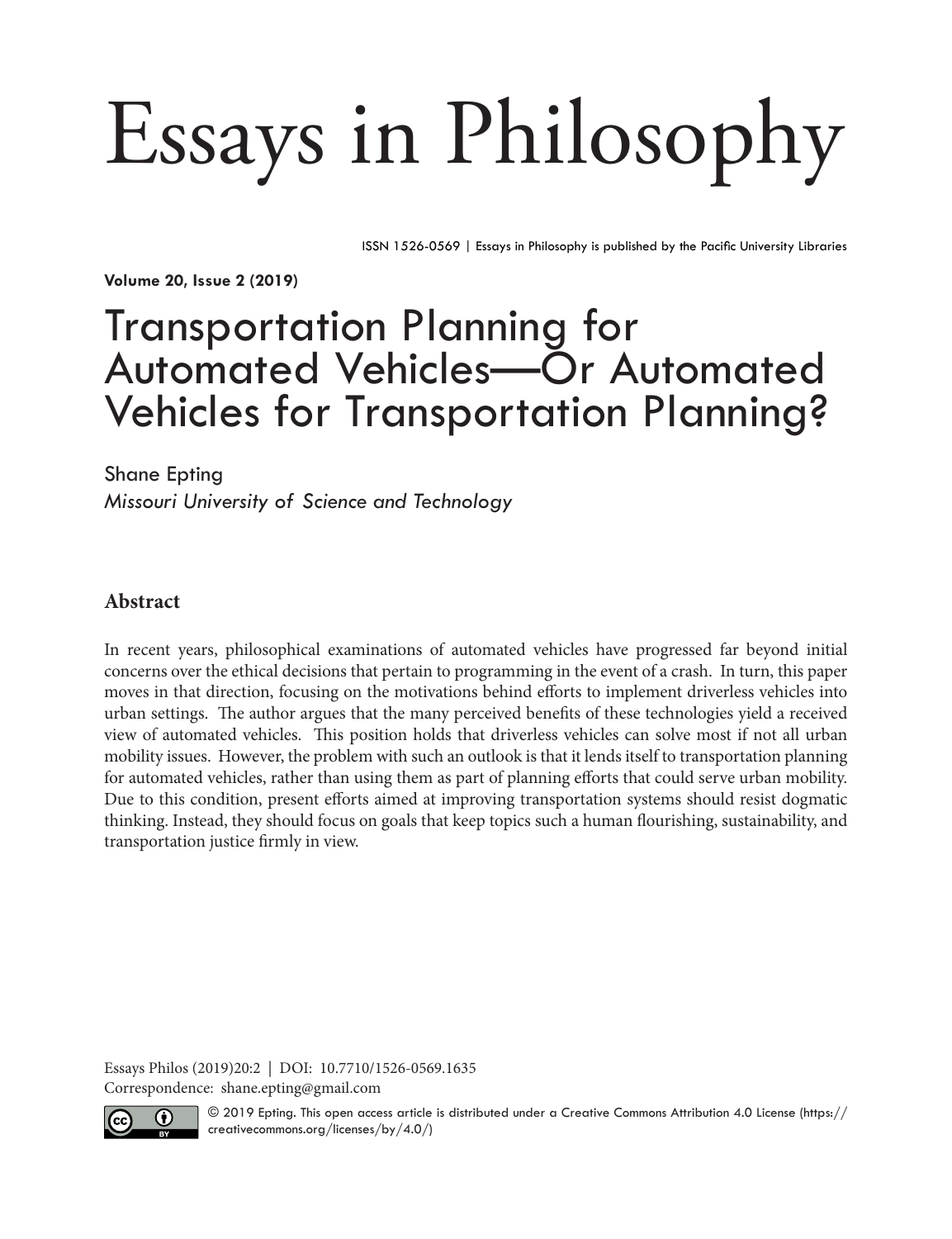#### **Introduction**

When examining claims about the future and automated vehicles, a "received view" emerges holding that this technology has the possibility of solving numerous issues in transportation. In turn, we are left with a utopian view of urban mobility. This point suggests that it might be a good decision for municipal leaders to make transportation plans center on automated vehicles (AVs). While there is little doubt that we should champion advancements in research that can alleviate transport-related harm and improve urban mobility, there are reasons to be critical.

For instance, the uncertainties that come with the possible impacts, the time scale of implementation, and unknown challenges that pertain to AVs give us reason to have reservations about making all other transportation decisions revolve around driverless vehicles (Gonder, and Repac 2014; Walker and Marchau 2017; Stone, de Sio, and Vermaas 2019). Although we do have good reason to believe that AVs will launch, we ultimately cannot predict their impacts or when such effects will manifest. Instead of embracing driverless vehicles with trusting gusto, transportation professionals should consider them as another component of transportation planning instead of *the* transportation plan.

To make this case, I will examine some of the predictions that were made about transportation network companies (TNCs) that offer private mobility services (such as Uber and Lyft). Then, I exhibit several of the claims that have been made about AVs, arguing that both of these technologies rest on forward-looking arguments. Due to the likeness of such positions, a strong case can be made for following the advice of transport planners who remain focused on the best way to move people about cities without dogmatic adherence to technocratic idolization. In closing, I suggest some neighboring areas of research that could benefit cities in their efforts to deliver improved mobility services to urban residents.

#### **The Received View of Automated Vehicles**

To get an idea of the full range of the anticipated effects that driverless vehicles could have, several researchers have argued that their impacts will completely reshape society (Fraedrich, et al. 2015; Bagloee et al. 2016; Maurer et al. 2016). Due to these predictions, numerous papers that discuss automated vehicles are engaging with the ways that these technologies could improve transportation, along with the several challenges that deserve attention (e.g., Maurer et al. 2016). Such challenges are present in many of the explorations of driverless vehicles, which are not unique to any specific area of research, including fields such as engineering, urban planning, and philosophy.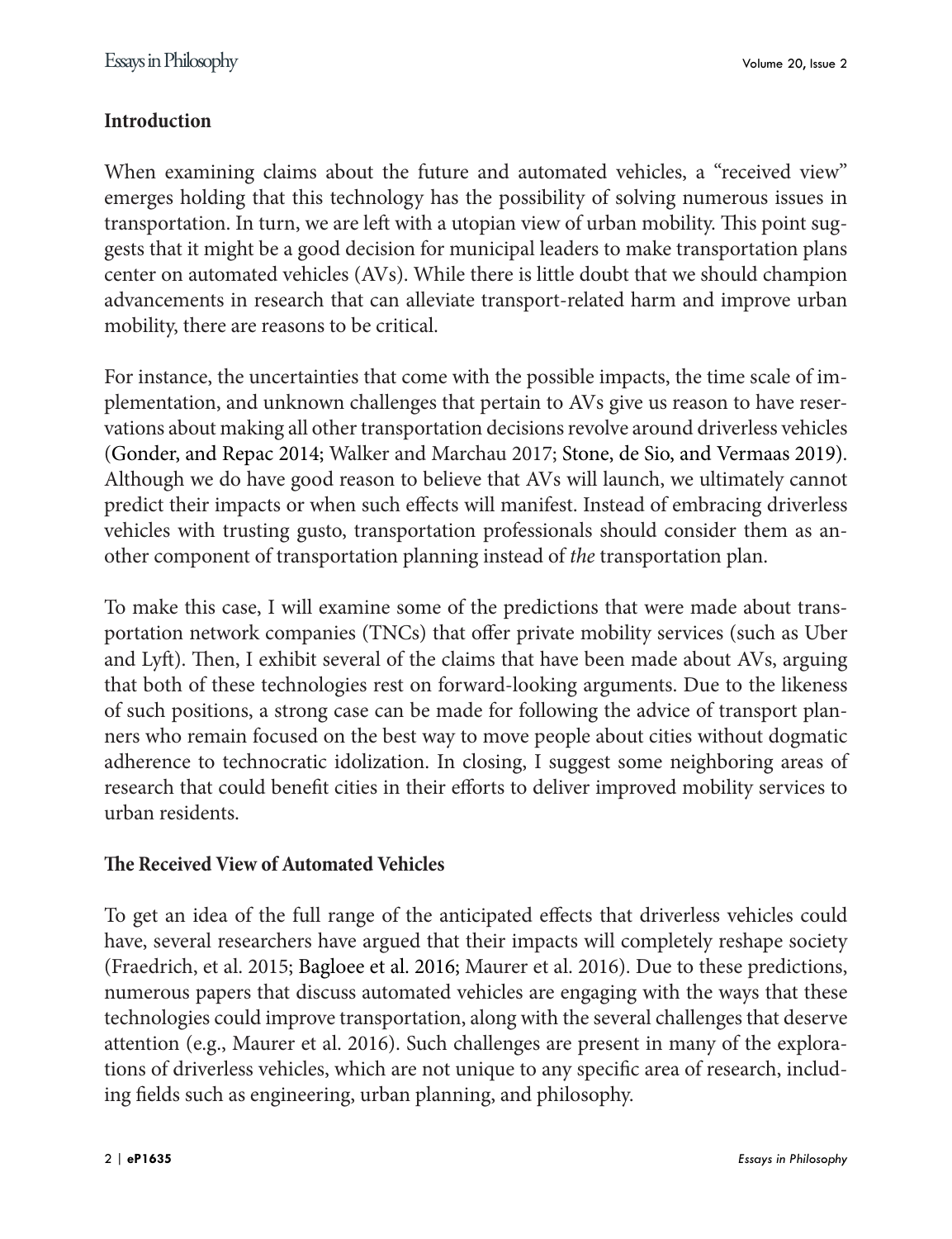When it comes to the ethical aspects that are associated with programming these vehicles, philosophers have thoroughly explored a myriad of issues, indicating numerous problematic areas (Lin 2015; Gerdes and Thornton 2016: Gogoll and Müller 2016; Nyholm and Smids 2016; de Sio 2017; Sparrow and Howard 2017). Yet, one could argue that the reason why philosophers address these ethical issues is that these technologies will emerge, becoming ubiquitous due to AV's many perceived advantages.<sup>1</sup>

While such works advance our understanding of the moral dimensions that pertain to driverless vehicles, the point that I want to make does not involve debating any specific position that has been established in the literature, ethical or otherwise. I am not targeting any particular argument in what follows. Instead, I exhibit that there is a general trend when it comes to talking about self-driving vehicles, which consistently discusses their possible benefits across a wide range of disciplines, despite possible challenges. This point is obvious when industry leaders praise the assumed future of AVs.2 It is the lure of these alleged advantages as to why the industry is trying to create this technology. The goal behind examining the received view is to reveal a pattern that is problematic in the grand sense of how we typically think about driverless vehicles' beneficial dimensions that *might* manifest in the future.

Although it is rare to find research articles or manuscripts that are entirely unwavering in their support of driverless vehicles, when examining several such works collectively, this received view emerges.3 It shows that these technologies have numerous advantages for

<sup>&</sup>lt;sup>1</sup> This notion extends to several disciplines, suggesting that one reason why researchers are exploring the challenges that AVs will bring is because the positives of these technologies outweigh the possible negatives. This notion is also consistent with a Hearing for the Subcommittee on Highways and Transit of the Committee on Transportation and Infrastructure, House of Representatives, One Hundred and Thirteenth Congress, First Session, November 19, 2013. They acknowledge that the introduction of AVs will bring several challenges to society, but that these vehicles will improve roadway safety, decrease traffic, reduce auto emissions, and bolster the workforce. They show that driverless vehicles have support at all levels of government, which could someday deliver a mobility revolution in the United States. For more information, see Subcommittee on Highways and Transit; Committee on Transportation and Infrastructure. House (2013). How Autonomous Vehicles Will Shape the Future of Surface Transportation. Available online: https://congressional.proquest.com/congressional/docview/t29.d30.hrg-2013-hti-0037?accountid=3611

<sup>2</sup> Wanis Kabbaj's Ted Talk, **"**What a driverless world could look like," is a good example. Available online: https://www.youtube.com/watch?v=OlLFK8oSNEM.

<sup>&</sup>lt;sup>3</sup> While industry representatives typically present such views, there are a few scholars in academia whose work supports and/or leans in the direction of the received view. For example, see Greenblatt, J., and Shaheen, S. (2015). Automated vehicles, on-demand mobility, and environmental impacts. *Current Sustainable/renewable Energy Reports*, 2(3), 74-81.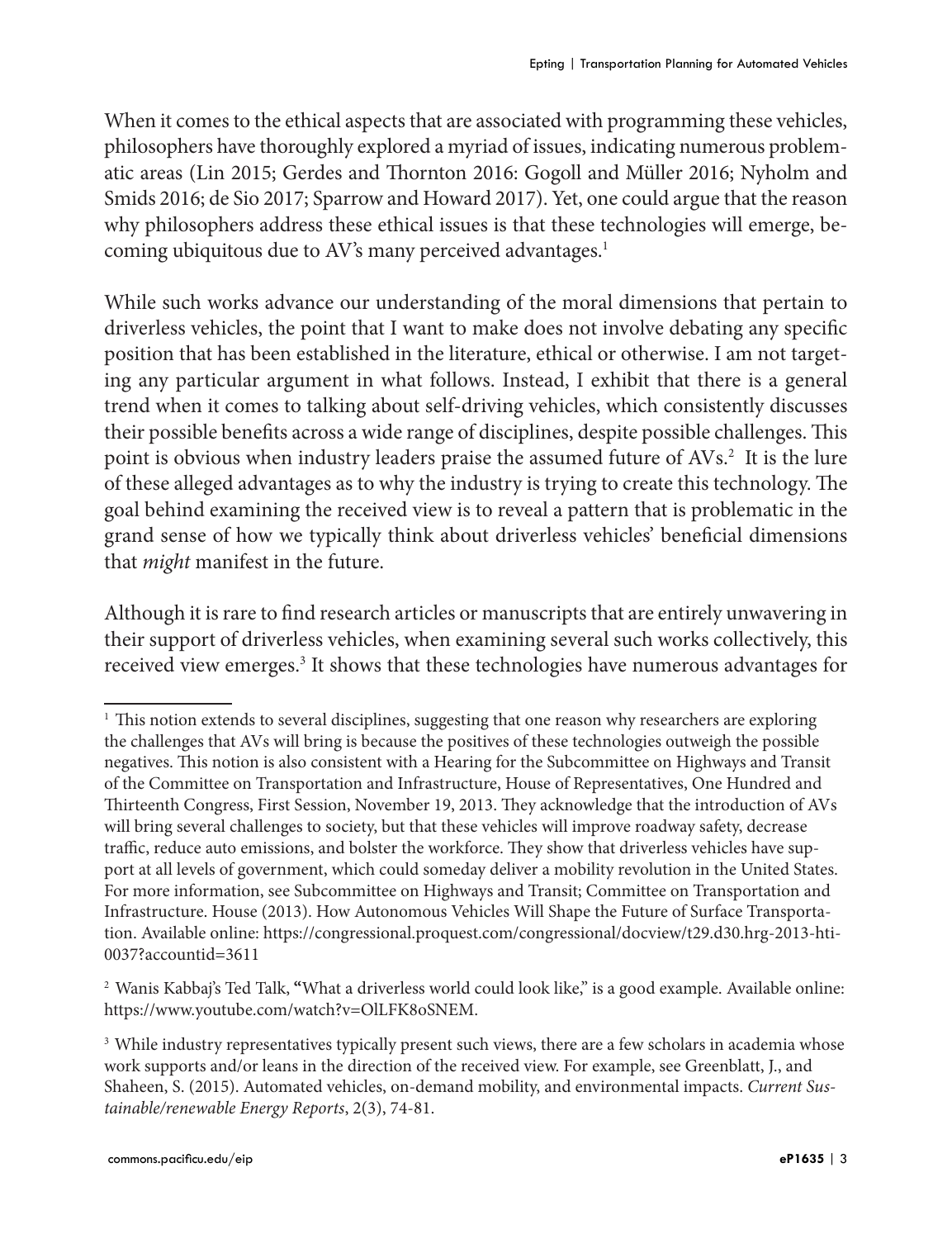urban centers as described below, even in spite of obstacles. In turn, it would seem foolish not to pursue them with great enthusiasm. Most of these benefits appear as solutions to social and environmental problems that have been mainstays within typical transportation systems. Bearing in mind that these topics concern human health, quality of life, the public domain, and environmental issues such as climate change, it makes sense to look towards new and emerging technologies to solve these problems. AVs show great promise in this regard.

Consider, for example, that Austin Brown, Jeffrey Gonder, and Brittany Repac (2014) exhibit that AVs have great potential for safety, improving air quality, and decreasing crashes due to errors in drivers' judgment. They also illustrate how AVs could lessen the demand for urban land use and provide a way for vulnerable populations to access needed social services (*ibid*.) William Morrow *et al.* (2014) argue that driverless vehicles could help with building sustainable infrastructure and communities, supporting urban development, and reducing overall energy consumption. Taylor Stone, Filippo Santoni de Sio, and Pieter Vermaas (2019) point out that numerous researchers are focusing on topics such as how AVs could benefit public health and easing congestion on roadways (also, see Anders Eugensson et al. 2013).

Hubert Iglińskia and Maciej Babiak (2017) figure that AVs will significantly reduce greenhouse gases, estimating a 40-60% reduction in some instances. Jeffery Greenblatt and Susan Shaheen (2015) explore numerous possibilities of driverless vehicles, from economic benefits to energy security to helping populations that have limited incomes achieve mobility. Armin Grunwald (2016) holds that AV can help senior citizens increase their mobility. Regarding social justice, Milos Mladenović and Tristan McPherson (2016) exhibit how we can engineer social justice into traffic controls for AVs. In a paper published elsewhere, I argue that, when carefully and critically deployed, driverless vehicles could support transportation justice (Epting 2018).

The above references are by no means an exhaustive list of the benefits that driverless vehicles could provide, but they do represent the kind of thinking that one could argue is present when examining the possible (positive) outcomes that could happen by introducing AVs into population centers. Hence, this reason is why I refer to the above collection of claims as the received view of automated vehicles. Although it is not wise to put all writings on AVs under the same umbrella, the implied notion is that we should adopt these technologies because of the results that they might produce, often in spite of any accompanying ethical challenges and/or downsides that they might bring with them.4

<sup>4</sup> Through focusing on the (collective) positive appeal of AVs, I do not mean to discount the possible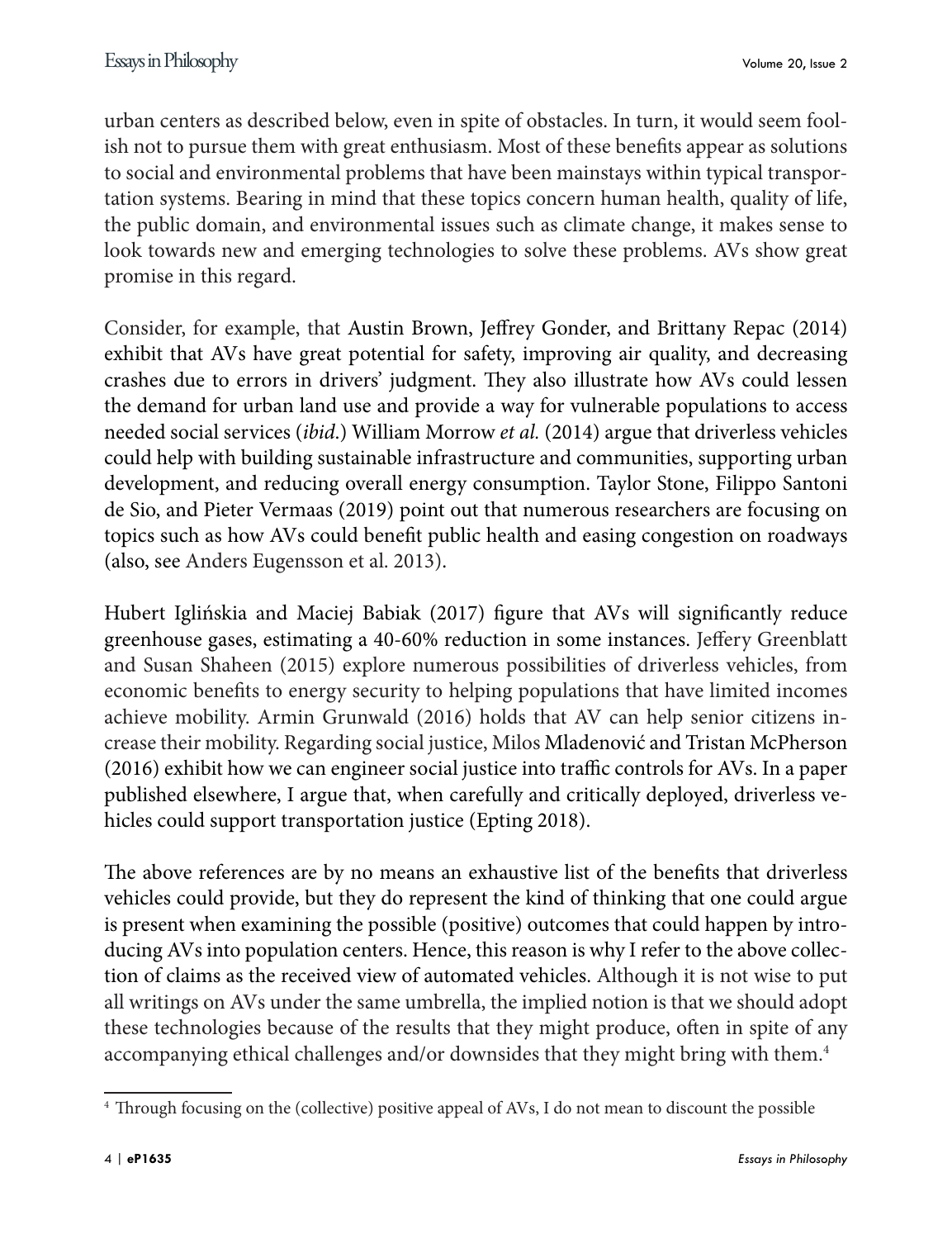Yet, depending on driverless vehicles to provide the above outcomes remains subject to the same criticisms that we find with consequentialist approaches in general. Briefly put, consequentialist positions in ethics basically hold that the consequences of an action determine if it is considered right or wrong, and the most common objection to this view is that it is impossible to know the future (Kagan 1998). Specifically, the problem with appealing to the promise of AVs as solutions to some or all of a city's mobility problems is that there is no guarantee that they will have any of these effects, either partially or fully. Moreover, they could make things worse due to the many uncertainties that cities will face when implementing AVs (Walker and Marchau 2017). An essential hurdle to knowing if these technologies will provide the predicted outcomes is that there is not a way to tell how they will fit in with existing transportation systems and other elements such as housing that they indirectly impact. Strict adherence to the received view of AVs could take attention away from socially and environmentally just ways to improve urban mobility that support areas such as human flourishing, urban sustainability, and/ or transportation justice.

While these two reasons suggest that implementing AVs into transportation systems should be carefully executed, they do not get at a fundamental assumption of modern technology that Hans Jonas (1984) previously identified. Namely, that we must rid ourselves of the idea that technology without limitation, viewing it as the vehicle that could guide us to utopia, is inherently good, holding that we should balance such an outlook with a fear of an ecologically unsound dystopia that would imperil humankind (Jonas 1984).<sup>5</sup> Yet, the fact remains: we must rely on new and emerging technologies to deliver

challenges that driverless vehicles will present. The underscored point here is that AV's benefits will make it worthwhile to develop solutions and/or workarounds to such challenges. For instance, one can argue that we would not need ethical frameworks or technical debates about how to incorporate AVs into society if the benefits were not assumed to be worth the cost of restructuring urban mobility. For a good example of the technical challenges, see Watzenig and Horn (2017). *Automated driving: safer and more efficient future driving*. Switzerland: Springer International Publishing. For challenges in transportation policy, see Bagloee *et al*. (2016). Autonomous vehicles: challenges, opportunities, and future implications for transportation policies. *Journal Modern Transport*, 24(4), 284–303. For the ethical challenges involved in the design of AVs and society, see Borenstein, J., Herkert, J. and Miller, K. (2017). Self-driving cars: ethical responsibilities of design engineers. *IEEE Technology and Society Magazine*, 36(2), 67-75. Also, see Thornton, S. *et al.* (2016). Incorporating ethical considerations into automated vehicle control. *IEEE Transactions on Intelligent Transportation Systems*, 18(6), 1429-1439.

5 Jonas (1984) addresses the charge of being against technology, holding that we should not entirely abandon technological pursuits. The spirit of the present critique of driverless vehicles should not be construed as a form of technophobia. In turn, I am also not accusing researchers or developers of having technophilia. For more information on these topics, see Drengson, A. (2010). Four philosophies of technology. In C. Hanks (Ed.), *Technology and values: Essential readings* (pp.26-37). West Sussex: Wiley-Blackwell.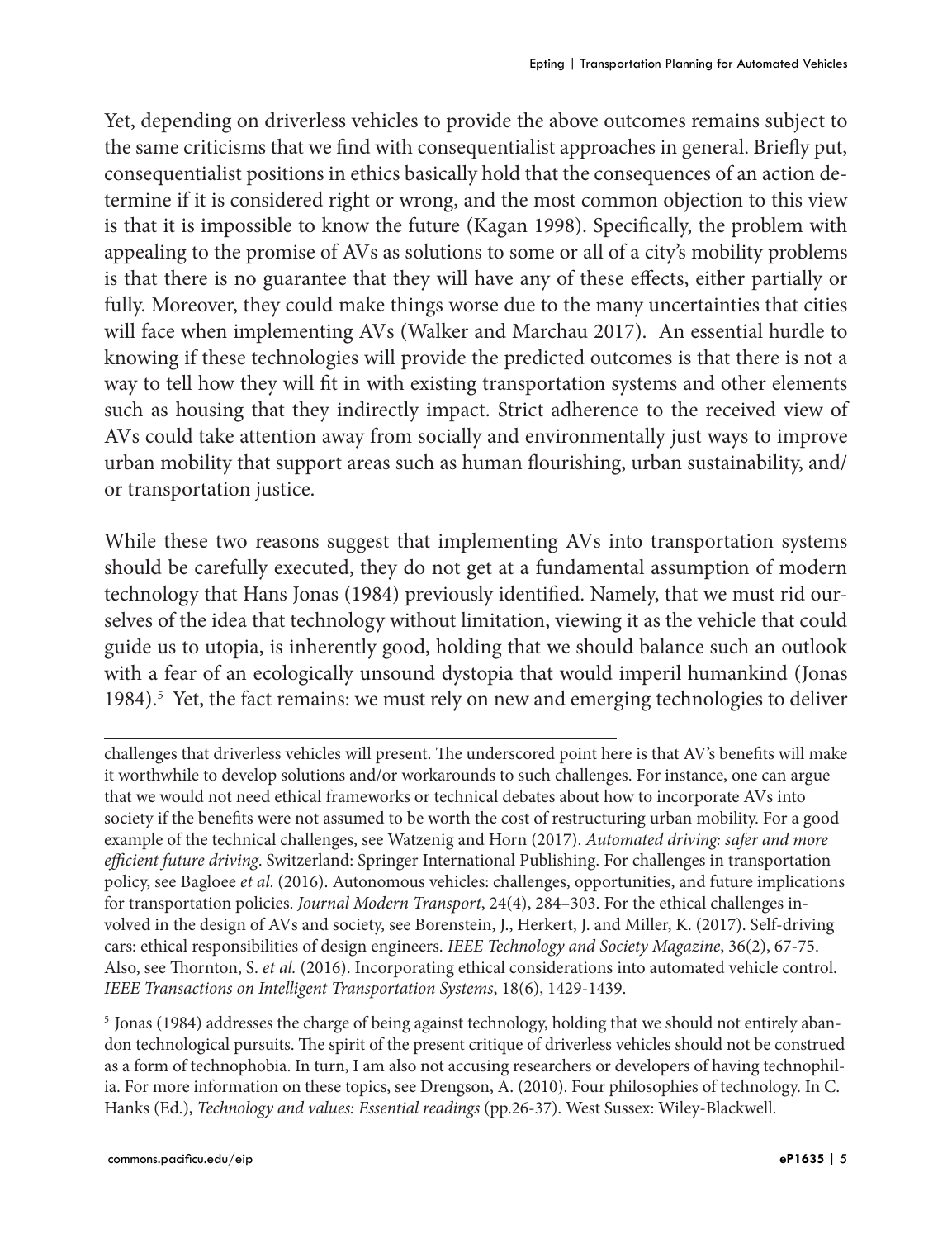us from the harms of our old transportation systems. When it comes to driverless vehicles, however, we cannot depend on clairvoyance—even when it is backed with scientific expertise and/or predictive modeling. We cannot foresee how they will fit in with existing cities and transportation systems.

One can argue that the best that we can do is to examine precedents, searching for cases in the past that might be able to inform the future. The unfortunate reality, however, is that such a precedent does not exist. There are no other examples of (widely used) driverless vehicles in history. Yet, we can examine similar events to discover how they fared, which would be transportation network companies (TNCs) that deliver private, personalized mobility services. At least in these cases, the user-as-driver was replaced, even though it was with another driver-as-operator. Due to this condition, I will examine the outcomes that we saw with TNCs to serve as a close-but-imperfect precedent for AVs in the following section. Although these cases differ, the comparison that can be drawn should provide some insights into the nature of the kind of problems that transportation professionals must deal with when wrestling with a future that includes driverless vehicles.

#### **Transportation Network Companies as Imperfect Precedent Cases**

While traditional, private mobility options such as taxicabs and limousines could be considered too costly for everyday travel, TNCs are relatively cheaper, providing an alternative form of transportation from buses, subways, and personally-owned automobiles. Early support for TNCs that offered ride-sourcing services was predicted to have several benefits, exhibiting that there were strong motivations for their acceptance as part for the cityscape (Rayle et al. 2014). For example, writing one of the first papers that examined TNCs, Lisa Rayle *et al.* (2014, 1) held: "Supporters view ridesourcing as part of a suite of transport options that serves previously unmet demand for fast, flexible, and convenient mobility in urban areas. By providing an attractive alternative to driving, these services can potentially reduce auto use, ownership, and environmental problems."

This passage shows that early predictions indicated that advocates for ride-sourcing companies were already endorsing an approach with a consequentialist bent—a forward-looking argument. That is to say, through focusing on several positive outcomes, there is an implied argument that, with some unpacking, could easily support policy decisions that favor TNCs. Yet, legitimizing such claims depends on delivering outcomes that matched the initial declarations for their support, which failed in some ways and succeeded in other aspects. If TNCs would have lessened the number of vehicles on the road, reduced harm to the environment, improved air quality, and decreased the cost of urban living, then predictions about their positive effects would have held (Manjoo 2014).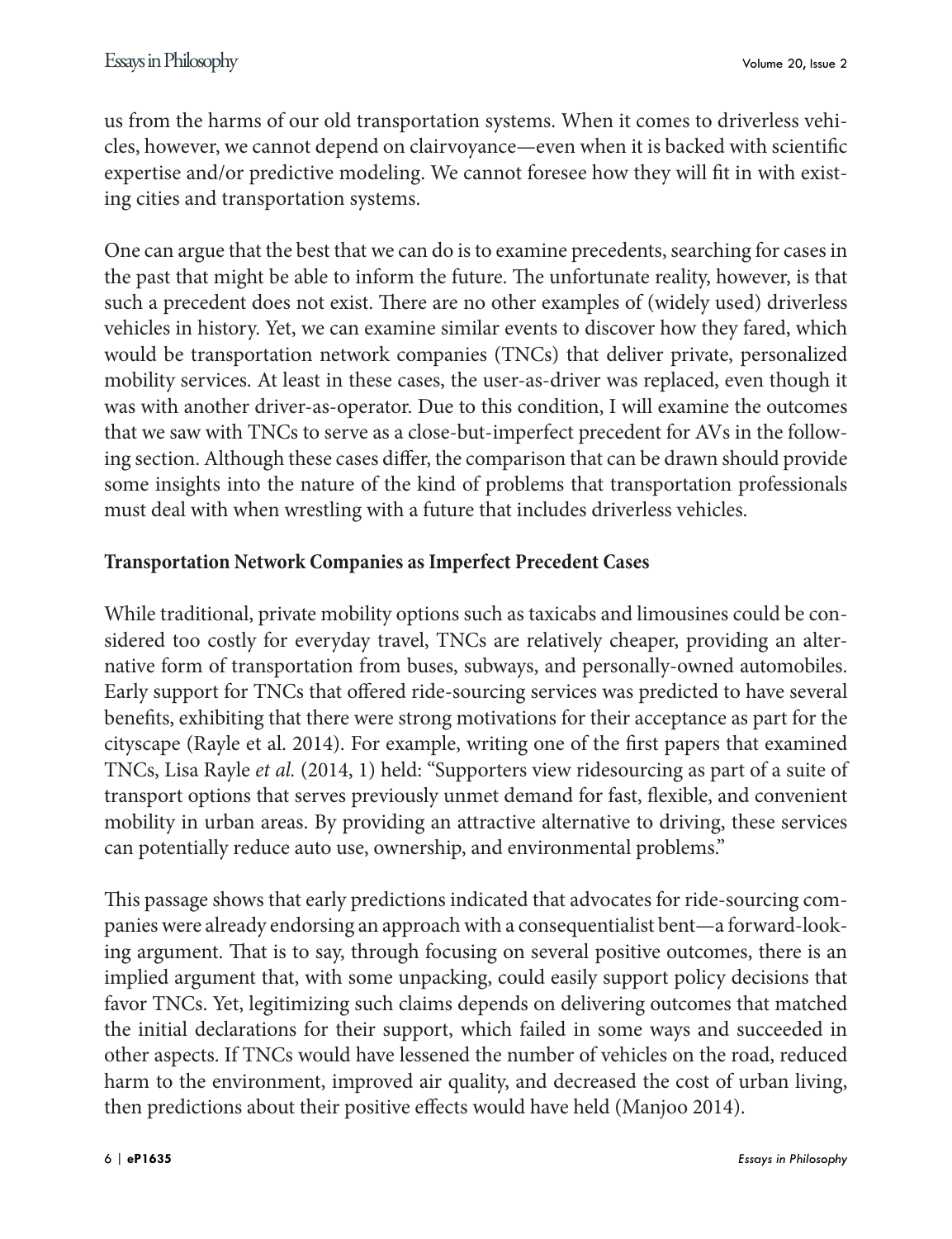Despite holding such promise, researchers argue that TNCs have harmful consequences on cities and urban dwellers (Schaller 2018; Erhardt et al*.* 2019; Roy 2019). For instance, due to the sheer number of ride-sourcing vehicles on roads in San Francisco, TNCs did not have a positive effect on transportation conditions (Erhardt et al*.* 2019; Roy 2019). A recent study by John Barrios, Yael Hochberg, and Livia Yi (2018) holds that ridesharing services (they specifically mention Uber) have increased the number of severe traffic accidents and fatalities. There are claims holding that TNC's pooling services that connect multiple riders could reduce congestion (Greenblatt and Shaheen 2015; Santos 2018).

However, in a recent report by Bruce Schaller (2018, 2) he argues: "Shared ride services such as UberPOOL, Uber Express POOL and Lyft Shared Rides, while touted as reducing traffic, in fact add mileage to city streets. They do not offset the traffic-clogging impacts of private ride TNC services like UberX and Lyft." Schaller's findings appear to be consistent with views of how TNCs impacted San Francisco. Although the case of San Francisco is an isolated incident and does not represent a sufficient sample size, it nevertheless can serve as an exemplar of the kind of outcome that other cities should aim to avoid. New York City's recent policy to limit the number of TNC drivers could be thought about as a measure to mitigate the kind of situation that emerged in San Francisco (Rubenstein 2019).<sup>6</sup>

The point here is not to vilify TNCs. While these claims challenge ideas holding that TNCs are a boon to cities, they did have several benefits that deserve attention. For instance, ride-sourcing companies were able to provide services to vulnerable people who lacked effective transportation services (Jin et al. 2018). Scarlett Jin *et al*. (2018) point out that TNCs were also able to make mobility feasible during late-night hours, improve economic efficiency, and relationships between transportation users and drivers. Considering that several cities' transport services must address the "last-mile" problem (getting residents from their homes to public transportation, e.g., bus or train stops), TNCs (such as Uber) maintain that they can help connect riders with public transit (Uber 2019). Although these reasons provide ample motivation for urban planners, engineers, and architects to favor them when planning for the future, they should have some reservations.

For example, when dealing with the last-mile problem, many municipalities began to rely on TNCs to connect transport users with transit services (Graber 2016; Shaheen and

<sup>6</sup> It is worth mentioning that Uber has filed a lawsuit against New York City for their cap on on-demand drivers. For more information, see Rubenstein, D. (2019). Uber and Lyft stop accepting new drivers in New York City. *Politico*. Available online, https://www.politico.com/states/new-york/albany/story/2019/04/29/uber-and-lyft-have-stopped-accepting-new-drivers-in-new-york-city-993270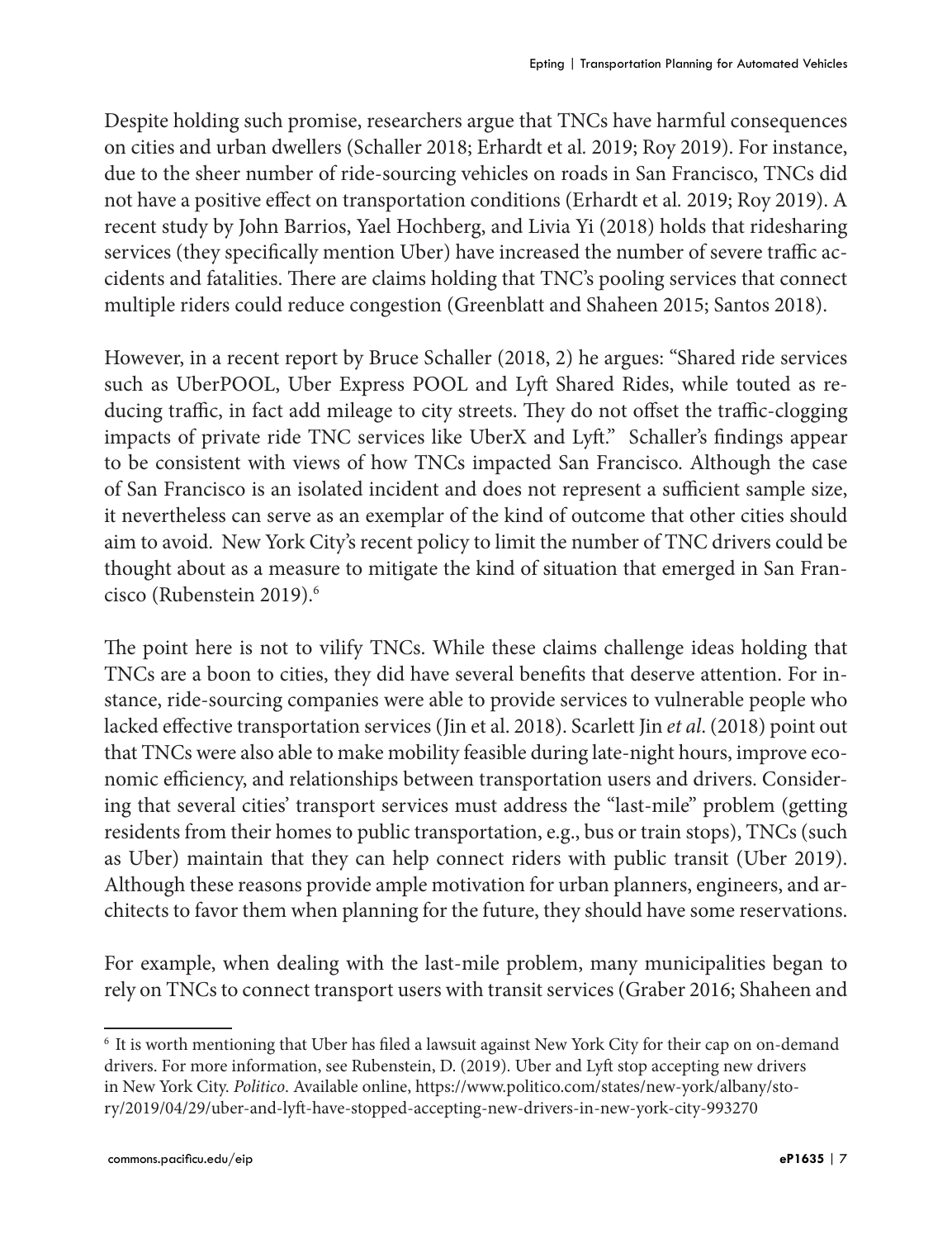Chan 2016). Cities would subsidize these companies or form partnerships (Graber 2016; Shaheen and Chan 2016; Uber 2019). Metro Transit, the transportation service found in Minneapolis and the Saint Paul region, will reimburse users up to one hundred dollars or four trips via TNC or Taxicabs (Metro Transit 2019). The City of Dallas' transportation authority, Dallas Area Rapid Transit (DART) has partnered with Uber to help riders connect with transport services (Ball and Lyons 2015). While this move might sound like a practical solution to this problem, transit professionals such as Jarrett Walker (2019) have criticized such practices, remaining skeptical of TNCs motivations to deliver solutions. Instead of fixing existing transport systems with measures developed internally, one could argue that cities that engage in such practices are merely passing a public issue along to a private company, which might not have the people's interest serving as the primary motivation.

Bearing these notions in mind, TNCs are still in their early stages, meaning that developing corrective measures to mitigate harmful effects that immediately materialize could be wise for the long-term, especially considering that ride-sourcing services could evolve into operations wherein only AVs were used (Greenblatt and Shaheen 2015). That is to say, becoming well informed of the problems that one could expect to find with companies that deal with the public's transport needs could serve as close precedents for future transportation technologies that might have similar effects. This point suggests that we should not shy away from TNCs making the transition from human-driver to machinedriver, but that we could facilitate such a shift to include human values and socially just avenues to urban flourishing and sustainability.

In the section that follows, I show how employing the pattern of thinking behind TNCs to AVs could follow a similar, problematic course. Although these patterns are alike, the number of predictions increases with AVs, moving the inspiration behind them closer to utopian thinking than we saw with TNCs. In turn, consideration for uncertainty requires additional attention and scrutiny to determine if their promise, if unfulfilled, is worth the price that cities will pay for failed or delayed enthusiasm towards driverless vehicles. The goal is to reveal that some of the assumptions behind decisions that transport professionals will have to make regarding the future of AVs hold the possibility of harming urban residents in some cases, and they might exacerbate damages in other instances.

#### **Automated Vehicles and an Uncertain Future**

If we consider that TNCs were once held as having great promise for solving traffic woes, which led to policies that limited the number of TNC vehicles on the road, then this point suggests that AVs should not be thought about without limitations put on them. In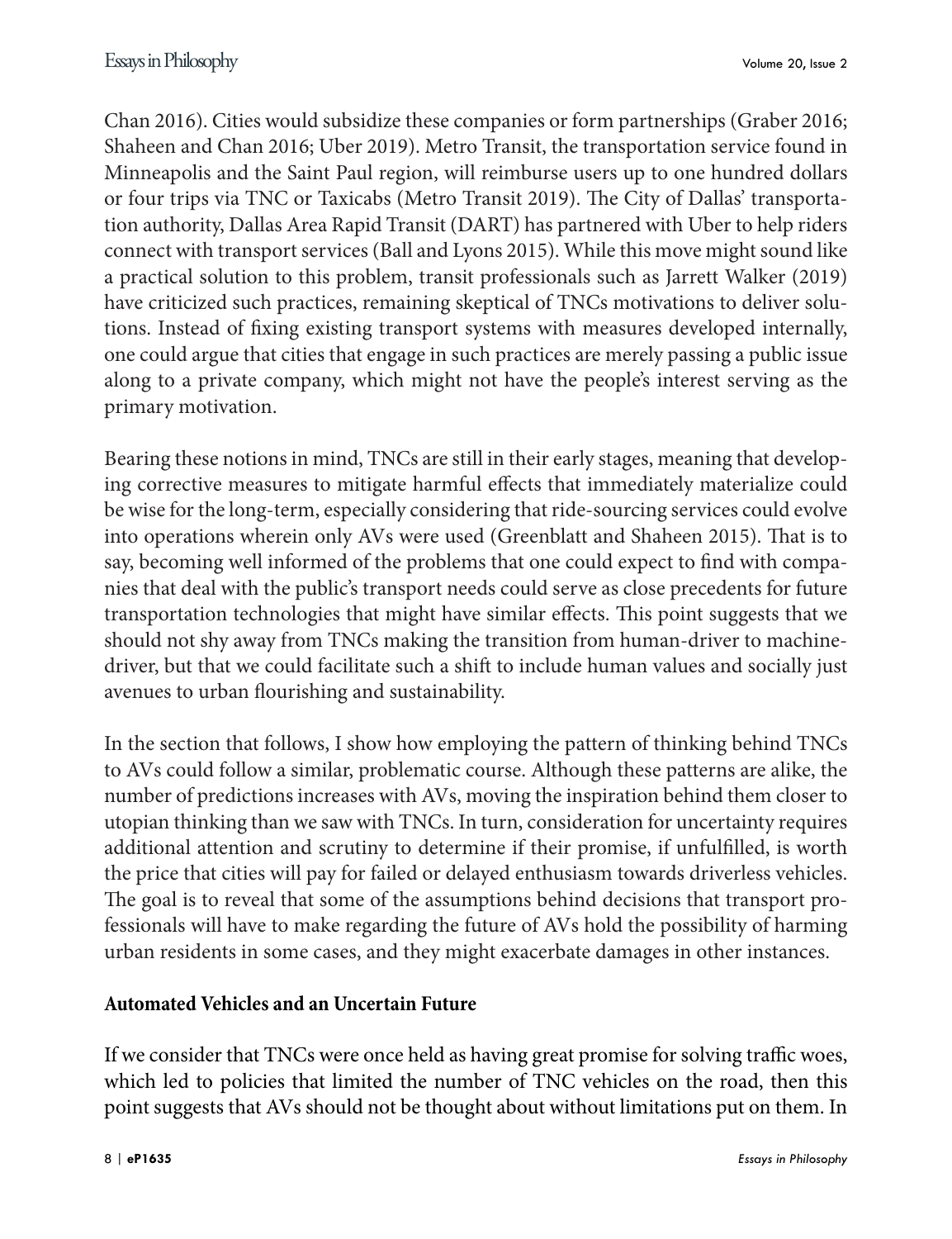turn, it should not seem unrealistic to extend such considerations to the implementation of AVs onto *our* city streets. Despite having promise for improving the conditions for urban life, determining how and when AVs will deliver is a different matter. When it comes to the future of AVs, several researchers note that their future has uncertainties (William Morrow et al. 2014.; Brown, Gonder, and Repac 2014; Stone, de Sio, and Vermaas 2019). These uncertainties provide a strong reason to have reservations about viewing AVs as the transportation plan for the future of urban mobility.

As stated earlier, there is no guarantee if or when AVs will effectively and finally solve mobility problems. Consider, for instance, that AV researchers, industry leaders, transportation experts, and municipal officials cannot agree when driverless vehicles will become a feasible actuality (Greenblatt and Shaheen 2015). In a literature review by Jeffery Greenblatt and Susan Shaheen (2015), they show that there is significant disagreement on when AVs will be ubiquitous on roadways.7 Having a consensus is not a necessary condition for going forward with plans to include AVs into cities' transportation systems, but having such noticeable disagreement could suggest that experts cannot find common ground for one of the most basic details such as a timetable for their release.

This situation lends itself to the idea that AVs might not be available for public consumption for quite some time. Elon Musk, for instance, claimed—in 2016—that a driverless vehicle would make the journey from Los Angeles to New York City in 2017, but this event never occurred (Higgins 2019). This notion does not mean that transportation professionals should abandon plans to include AVs, but it does suggest that they might want to regulate the amount of attention that they receive, or at least make plans to include them as one piece of a much larger puzzle.

One could argue that the potential benefits of AVs are concerns that are best left up to the scientists, engineers, and professionals who have the technical expertise to make

<sup>7</sup> Jeffery Greenblatt and Susan Shaheen (2015, 75), show that there is disagreement on when AVs will be a ubiquitous on roadways: "All manufacturers that have announced plans for AVs already offer or plan to release vehicles with some automated features by 2017, and level 3 systems are expected by 2017 to 2020. As mentioned above, Google has announced plans to release a level 4 system by 2017, and Tesla has announced its intention by 2020. Researchers disagree on when AVs will become generally available. IHS Automotive projects level 3 functionality by 2020, level 4 by 2025, and level 5 by 2030, with AVs reaching 9 % of sales in 2035 and 90 % of the vehicle fleet by 2055. Navigant Consulting was even more optimistic, expecting 75 % of light-duty vehicle sales to be automated by 2035, whereas the Insurance Information Institute claims that all cars may be automated by 2030." Citations for the above estimations are in the original article by Jeffery Greenblatt and Susan Shaheen. To review these references, see Greenblatt and Shaheen (2015).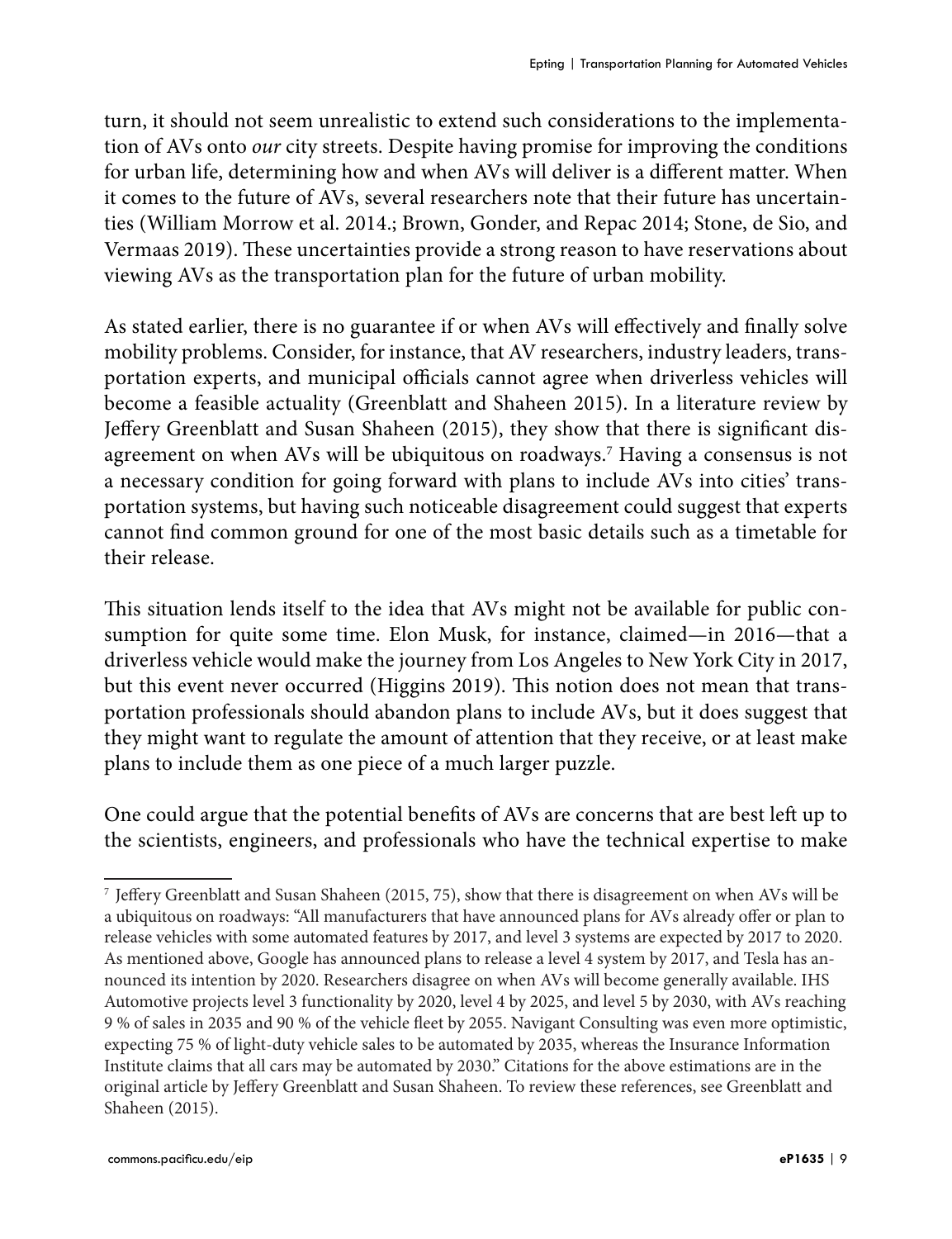meaningful claims. Yet, the reality of such benefits, as seen above, remains dubious. For the worst case scenario, the technology ultimately fails to safely deliver a mode of personal transit that lacks the shortcomings that are commonly associated with our horseless carriages. All of our AV dreams are for nothing. Yet, the fact that AVs are currently in experimental phases suggests that the situation above is unlikely. However, the lack of consensus on the part of the experts suggests that it could be several decades until AVs are a permanent and ubiquitous part of cityscapes.

The problem is that transportation professionals could base their decisions to prioritize AVs on the predicted benefits listed earlier. It should be implied that they would be acting to achieve the desired result of moving people to and from their destinations to secure better outcomes than current models can provide. While this notion could hold when discussing any form of transportation, the issue is that the received view supports arguments wherein AVs could receive prioritized backing for their alleged benefits to society and the environment. Basing a decision on the hope that the expected results manifest in the predicted manner is not guaranteed. If the outcome diverges from the original plan or fails to materialize, then the intentions behind such decisions will not work for the solution that is required.

This element is the primary hindrance behind transportation planning for AVs, given the lack of consensus on when these new technologies will be ready for social integration, as indicated in the previous section. There is no assurance that the desired outcomes will manifest, or that they could happen at a much later date than anticipated, perhaps several years or decades. If these technologies do take extremely long periods to be ready for our city streets, then transportation professionals could miss opportunities to improve mobility systems (Saval 2019). If they could have known that AVs were not going to be work, or that they would take decades to be ready for wide-scale application, then they could have financed other modes of mobility that could have supported sustainability, human flourishing, and social justice.

While giving so much attention to AVs might signal that transport planners are adequately giving emerging technologies attention, they are prioritizing future problems that do not fully exist ahead of issues that trouble urban residents today. This point does not suggest that planners should discount the importance of planning with emerging technologies such as AVs in mind, but they should balance such consideration with existing conditions, giving priority to the problems that already exist before addressing issues that are likely to emerge, eventually. Although this concern might seem rather straightforward to some people, it is a commonly held attitude that guides transportation planning (Martens 2016).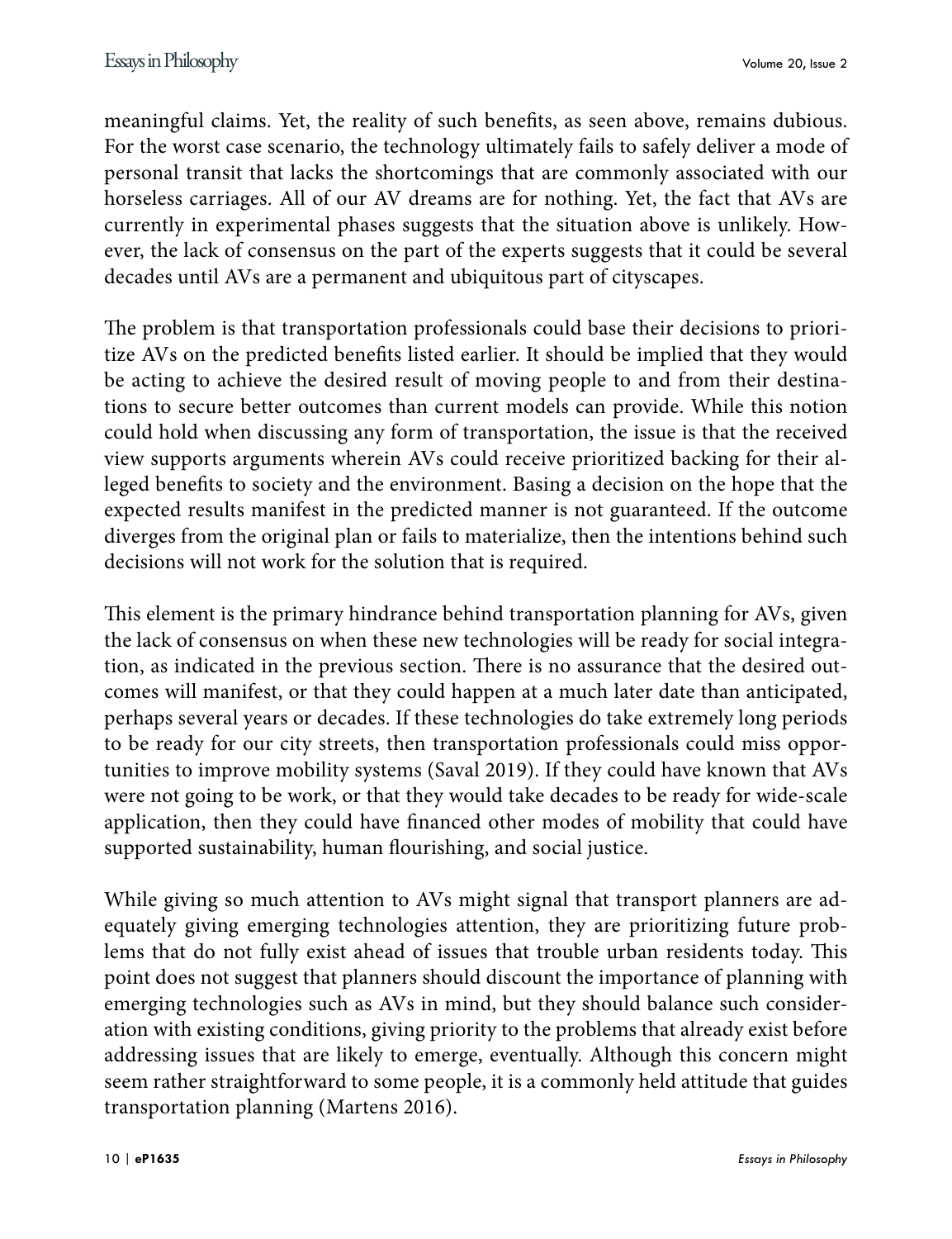Consider, for instance, that Karel Martens (2016) argues that making these kinds of decisions are aligned with the typical type of actions that transport planners take when determining a city's transportation future. While it might seem wise to approach planning in this fashion, the problem with this approach is that preexisting issues that concern justice do not receive attention (*ibid*.). Harms that stem from ill-functioning and unjust transportation systems can continue, and the people living with such burdens do not receive much relief (*ibid*.). That is to say, if there is a discrepancy in the distribution of services, an issue that raises concerns for transportation justice, problems could persist indefinitely or worsen (*ibid*.).

Keeping this point in mind, it seems fitting to think that we should abandon the view that AVs can solve all of our transportation issues, making them the center of our thinking on the future of urban mobility. We should not be serving driverless vehicles. They should help us. This idea means that we should focus our efforts on ways to solve problems that currently exist—while keeping a keen eye on the future—a notion that seems consistent with Martens' view mentioned above. If AVs can provide relief to such problems, then there is no good reason why we should not use driverless vehicles to remedy such situations. In turn, thinking about AVs in this manner shows how they can be devices that work toward goals such as urban sustainability and transportation justice, rather than supporting AVs while hoping that they deliver the same results.<sup>8</sup>

Jarret Walker (2009) holds that transport planners should not be advocates for any particular mode of transportation, but instead they focus on the task of human transit. This idea underscores the importance of avoiding placing bets on predictions to come true when it comes to the future of transportation systems and AVs. In turn, discussions about AVs should focus on how or if they should fit in with existing transportation systems, not the opposite. Consider, for instance, that this notion remains consistent with approaches to transportation planning and engineering that champion for a multimodal approach (Litman 2001; Litman 2018). The idea behind such a course would employ modes of transportation that are best suited for the task. This approach is inherently resistant to dogmatic allegiances towards modes of transportation such as horseless carriages and driverless vehicles. It is open to any mode. Yet, engaging in such a practice is sure to raise additional concerns. For example, there are a few instances wherein people have voiced concerns about their lack of meaningful ability to weigh in on decisions that pertain to incorporating AVs into our cities. While such concerns are tangentially related to viewing AVs as utopian solutions, examining them could lead to new discoveries

<sup>8</sup> To think about transportation justice in terms of theoretical frameworks, see Fraser, N. and Honneth,

A. (2003). *Redistribution or recognition?: a political philosophical exchange*. London: Verso.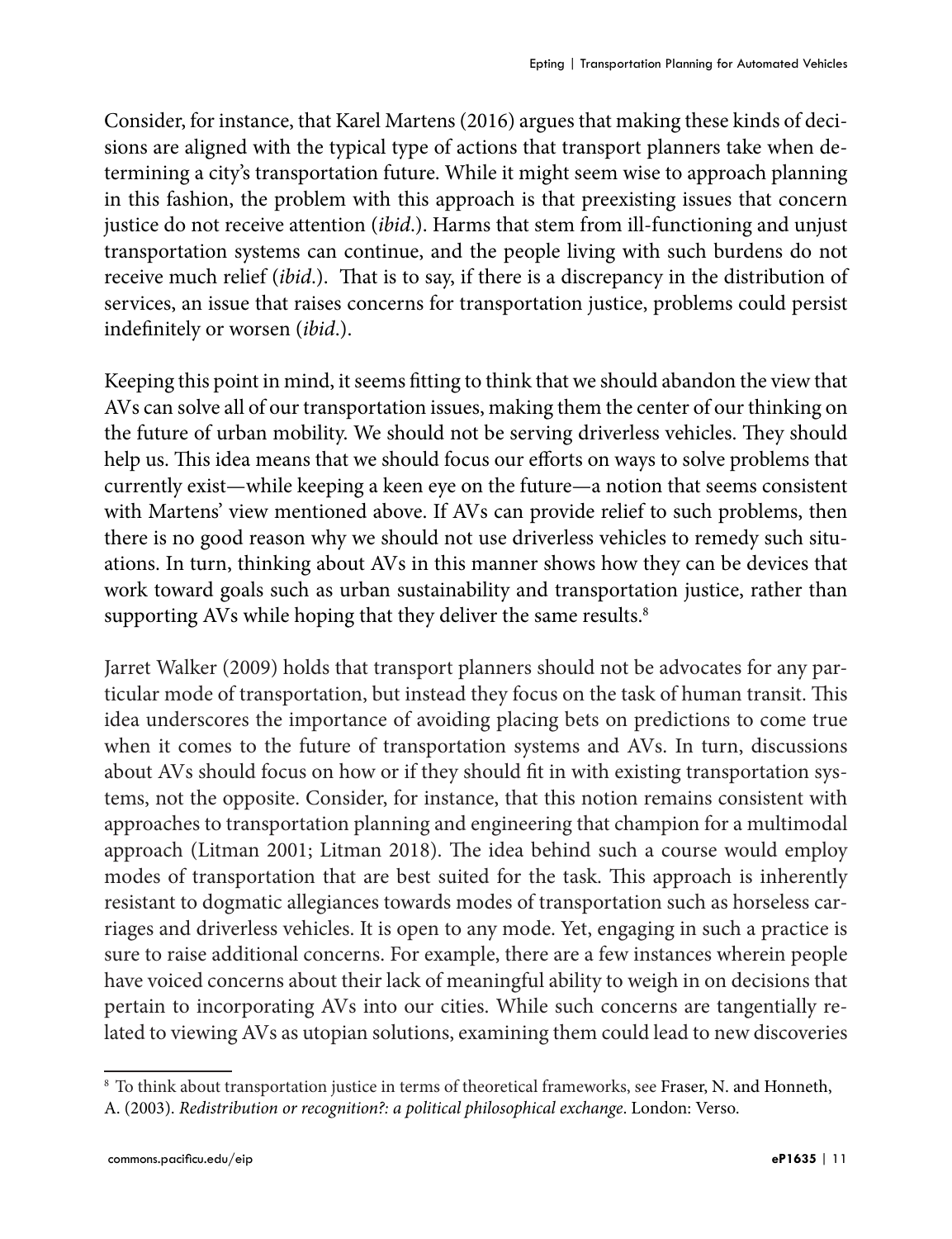about driverless vehicles and society. Exploring this line of inquiry could help us learn if people desire AVs in the first place. In the last section, I will explore these possibilities as a way to improve how, when, where, and under what conditions that driverless vehicles are incorporated into existing transportation systems.

#### **Future Research**

It seems challenging to put forth arguments holding that residents whose lives will be significantly affected by driverless vehicles should not be able to voice their concerns on the future implementation of these technologies. Bearing in mind that researchers and industry leaders have argued that driverless vehicles will vastly restructure society, such positions imply that quality of life, along with the conditions for it, will drastically change for humankind. This notion has significant importance due to the reality that residents at present do not have the ability to weigh in on decisions that pertain to discovering how these vehicles will work in urban settings.

Concerns such as this one have already raised the ire of some citizens where companies are testing driverless vehicles. Consider, for instance, that Arizona residents have displayed violent behavior toward these technologies, which include slashing AV's tires, throwing rocks at these vehicles, and one man pointed a gun at an AV technician (National Public Radio 2019). While such incidents might give the impression that these people are anti-technology, that is not the motivation behind the attacks. For example, in an interview with *National Public Radio's* program, "All Things Considered," Ryan Randazzo (National Public Radio 2019), a reporter for the *Arizona Republic* explains some of the motivation behind people lashing out at AVs:

These events aren't triggered by mistakes on the roadway or [the] way the cars are driving. This is more of a general angst that some people have towards the technology being tested in their community. . . . They might have privacy concerns because there's cameras on these things. . . . [T]hey're often parked in front of people's homes. And people just seem very uncomfortable with this level of technology being tested on their streets.

This interview suggests that the future of research for implementing AVs into cities should include studies that focus on how to develop *meaningful* measures that allow residents to participate in local policies that will govern how AVs will help shape the futures of their cities. Keeping in mind that numerous philosophers are working on the ethics of AVs, shifting their focus to such concerns could benefit the issues mentioned above. Aside from this issue, living in a world that is facing climate change suggests that urban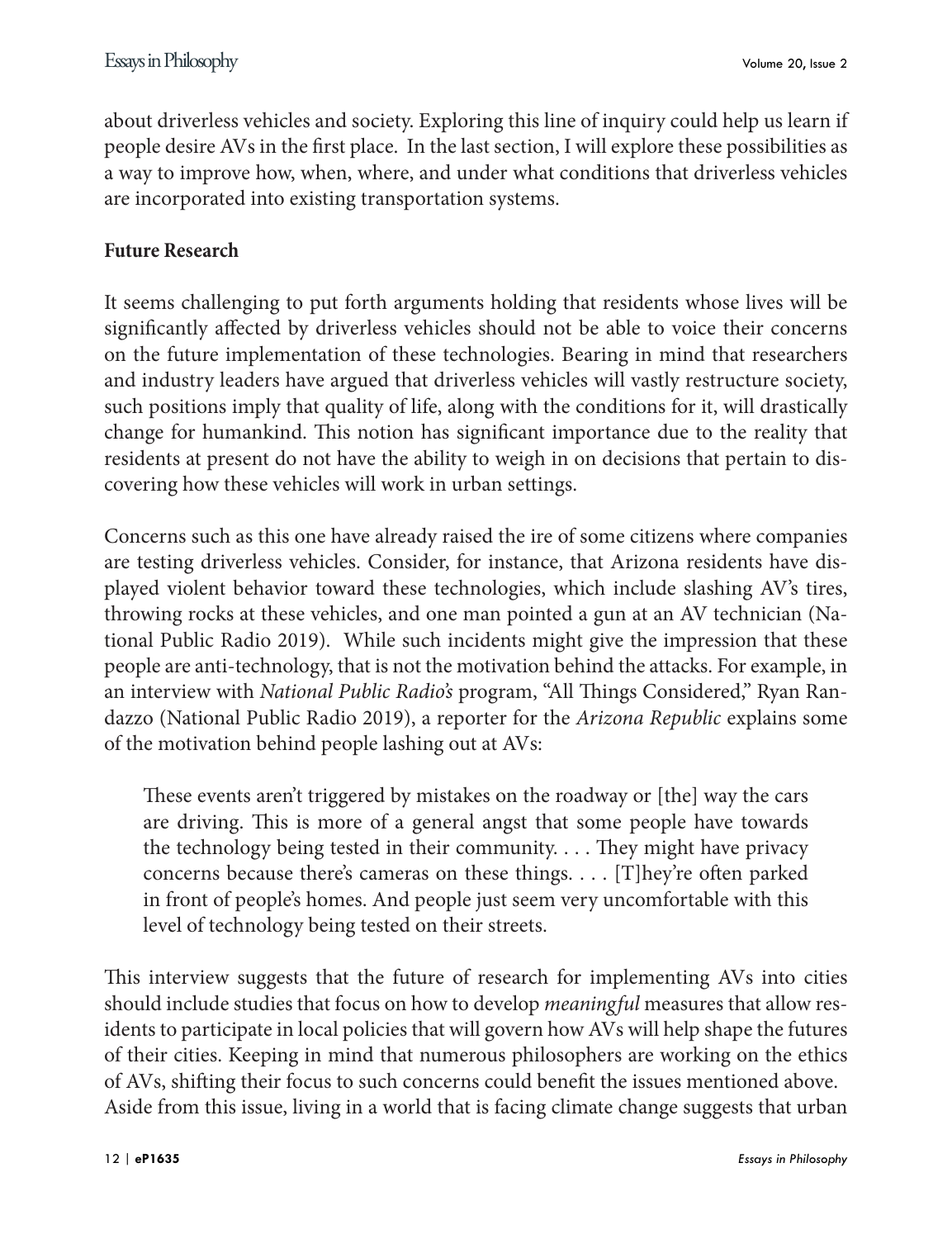leadership will have to tackle problems that they are not adequately prepared to fathom. Similar to viewing AVs as parts of the urban mobility puzzle, driverless vehicles can also play a role in other areas such as urban resilience and transportation infrastructure, showing how they will be a significant topic of interest for dealing with natural disasters (Ahmed, Dey, and Fries 2019).<sup>9</sup> While this subject counts as only one possible concern that could arise, it emblematizes the idea that going against transportation dogma is required for dealing with problems that humankind has not yet encountered. If cities were static, then a permanent solution would make sense. However, as Achille Varzi (2019) notes, cities are an evolving process, always changing. Their transportation systems will, too. Considering that this notion will hold, the task of providing urban dwellers with a mobility system that is built for them has no end in sight.

#### **References**

Ahmed, S., Dey, K. and Fries, R. (2019). Evaluation of Transportation System Resilience in the Presence of Connected and Automated Vehicles. *Transportation Research Record*, [https://doi.org/10.1177](https://doi.org/10.1177/0361198119848702) [/0361198119848702](https://doi.org/10.1177/0361198119848702)

Ball, M. and Lyons, M. (2015). DART, Uber stepping up "complete trip" efforts. *DART News Release*. Available online:<https://www.dart.org/news/news.asp?ID=1179>

Barrios, J. M., Hochberg, Y. and Yi, H. (2018). The cost of convenience: ridesharing and traffic fatalities. *University of Chicago, Becker Friedman Institute for Economics Working Paper*. [https://doi.org/10.2139](https://doi.org/10.2139/ssrn.3288802) [/ssrn.3288802](https://doi.org/10.2139/ssrn.3288802)

Bagloee, S., Tavana, M., Asadi, M. and Oliver, T. (2016). Autonomous vehicles: challenges, opportunities, and future implications for transportation policies. *Journal Modern Transport*, 24(4), 284–303. [https://](https://doi.org/10.1007/s40534-016-0117-3) [doi.org/10.1007/s40534-016-0117-3](https://doi.org/10.1007/s40534-016-0117-3)

Borenstein, J., Herkert, J. and Miller, K. (2017). Self-driving cars: Ethical responsibilities of design engineers. *IEEE Technology and Society Magazine*, 36(2), 67-75. [https://doi.org/10.1109/mts.2017](https://doi.org/10.1109/mts.2017.2696600) [.2696600](https://doi.org/10.1109/mts.2017.2696600)

Brown, A., Gonder, J. and Repac, B. (2014). An analysis of possible energy impacts of automated vehicles. In *Road vehicle automation* (pp. 137-153). Cham, Switzerland: Springer. [https://doi.org/10.1007/978-3](https://doi.org/10.1007/978-3-319-05990-7_13) [-319-05990-7\\_13](https://doi.org/10.1007/978-3-319-05990-7_13)

Drengson, A. (2010). Four philosophies of technology. In C. Hanks (Ed.), *Technology and values: Essential readings* (pp.26-37). West Sussex: Wiley-Blackwell.

<sup>9</sup> This subject also raises questions for social justice. For more information, see Nagenborg (2019).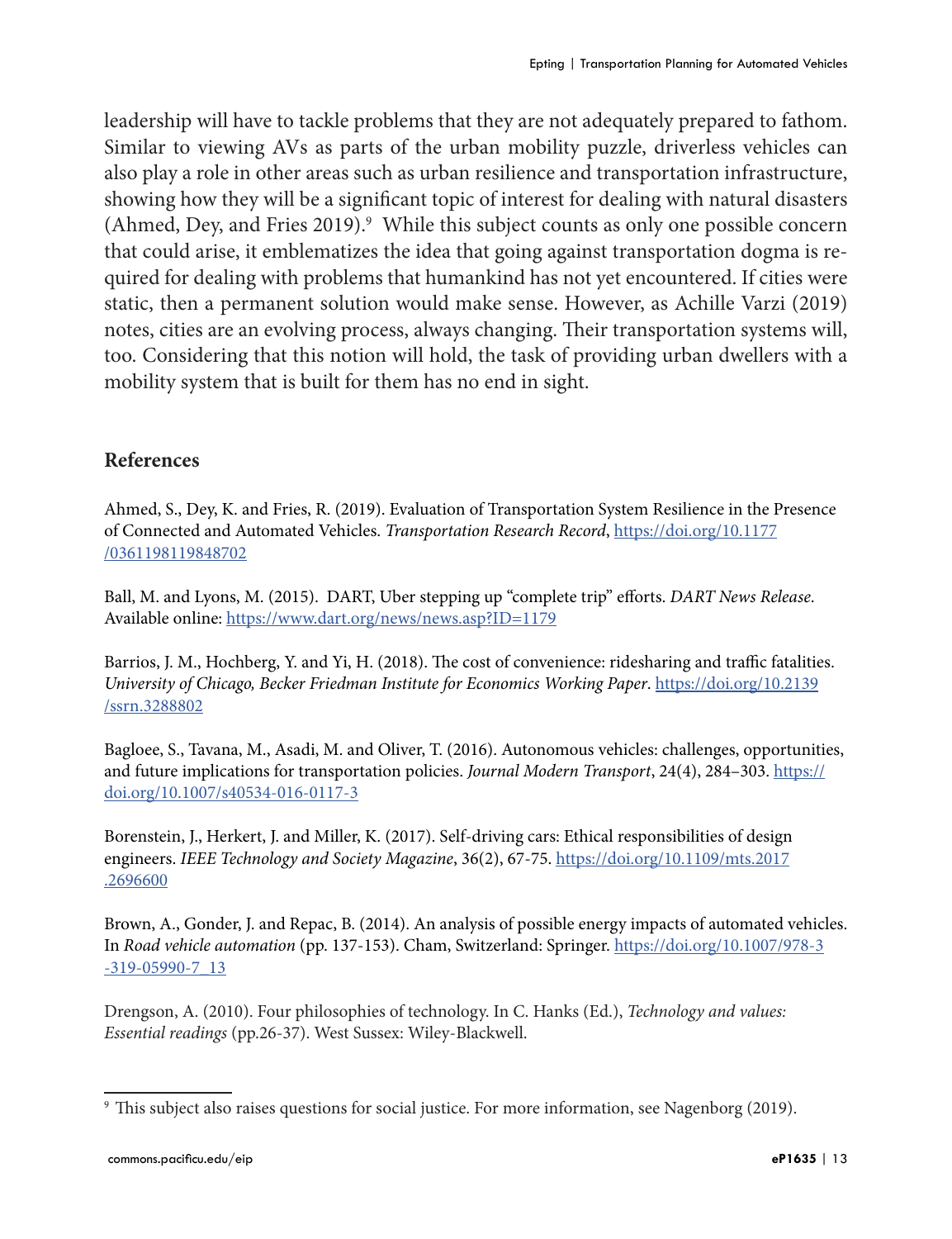Eugensson, A., Brännström, M., Frasher, D., Rothoff, M., Solyom, S. and Robertsson, A. (2013). Environmental, safety, legal and societal implications of autonomous driving systems. In *23rd International Technical Conference of the Enhanced Safety of Vehicles* (ESV). Technical Paper, no. 13-0467.

Epting, S. (2018). Automated vehicles and transportation justice. *Philosophy & Technology*, 1-15. [https://](https://doi.org/10.1007/s13347-018-0307-5) [doi.org/10.1007/s13347-018-0307-5](https://doi.org/10.1007/s13347-018-0307-5).

Erhardt, G., Roy, S., Cooper, D., Sana, B., Chen, M. and Castiglione, J. (2019). Do transportation network companies decrease or increase congestion?. *Science Advances*, 5(5), 1-11. [https://doi.org/10.1126/sciadv](https://doi.org/10.1126/sciadv.aau2670) [.aau2670](https://doi.org/10.1126/sciadv.aau2670)

Fraedrich, E., Beiker, S., and Lenz, B. (2015). Transition pathways to fully automated driving and its implications for the sociotechnical system of automobility. *European Journal of Futures Research* 3(1), 1-11.<https://doi.org/10.1007/s40309-015-0067-8>

Fraser, N. and Honneth, A. (2003). *Redistribution or recognition?: a political-philosophical exchange*. London: Verso.

Jin, S. T., Kong, H., Wu, R., and Sui, D. Z. (2018). Ridesourcing, the sharing economy, and the future of cities. *Cities*, 76, 96-104.<https://doi.org/10.1016/j.cities.2018.01.012>

Gerdes, J. and Thornton, S. M. (2016). Implementable ethics for autonomous vehicles. In M. Maurer, J.C. Gerdes, B. Lenz, and H. Winner (Eds.), *Autonomous Driving: Technical, Legal and Social Aspects* (pp. 87- 102). Berlin/Heidelberg: Springer. [https://doi.org/10.1007/978-3-662-48847-8\\_5](https://doi.org/10.1007/978-3-662-48847-8_5)

Gogoll, J., and Müller, J. (2017). Autonomous cars: in favor of a mandatory ethics setting. *Science and Engineering Ethics*, 23(3), 681-700. <https://doi.org/10.1007/s11948-016-9806-x>

Grabar, H. (2016). They can just take an uber. *Slate*, December 14. [http://www.slate.com/articles](ttp://www.slate.com/articles/business/metropolis/2016/12/cities_are_cutting_transportation_service_because_they_think_uber_will_fill.html) /business/metropolis/2016/12/cities are cutting transportation service because they think uber will\_fill.html.

Greenblatt, J., and Shaheen, S. (2015). Automated vehicles, on-demand mobility, and environmental impacts. *Current Sustainable/renewable Energy Reports*, 2(3), 74-81. [https://doi.org/10.1007/s40518-015](https://doi.org/10.1007/s40518-015-0038-5) [-0038-5](https://doi.org/10.1007/s40518-015-0038-5)

Grunwald, A. (2016). Societal risk constellations for autonomous driving. Analysis, Historical Context and assessment. In M. Maurer, J.C. Gerdes, B. Lenz, and H. Winner (Eds.), *Autonomous Driving: Technical, Legal and Social Aspects* (pp. 641–663). Heidelberg: Springer Berlin. [https://doi.org/10.1007](https://doi.org/10.1007/978-3-662-48847-8_30) [/978-3-662-48847-8\\_30](https://doi.org/10.1007/978-3-662-48847-8_30)

Higgins, T. (2019). Driverless cars tap the brakes after years of hype; developers take a more cautious, low-key approach in testing and talking about autonomous vehicles after Uber crash. *The Wall Street Journal*. Available online: [https://www.wsj.com/articles/driverless-cars-tap-the-brakes-after-years-of](https://www.wsj.com/articles/driverless-cars-tap-the-brakes-after-years-of-hype-11547737205)[hype-11547737205](https://www.wsj.com/articles/driverless-cars-tap-the-brakes-after-years-of-hype-11547737205).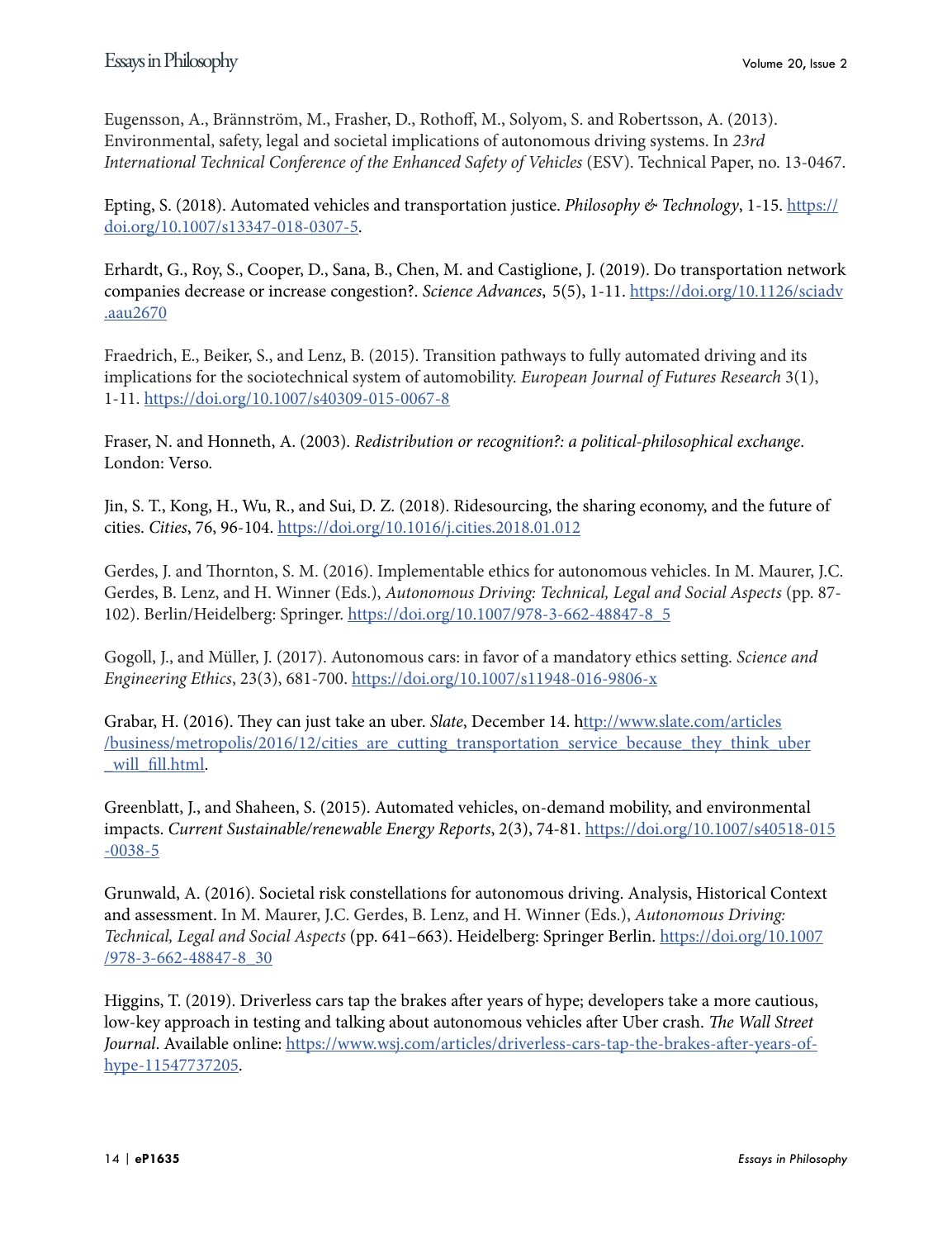Igliński, H. and Babiak, M. (2017). Analysis of the potential of autonomous vehicles in reducing the emissions of greenhouse gases in road transport. *Procedia engineering*, 192, 353-358. [https://doi.org/10](https://doi.org/10.1016/j.proeng.2017.06.061) [.1016/j.proeng.2017.06.061](https://doi.org/10.1016/j.proeng.2017.06.061)

Jonas, H. (1984). *The imperative of responsibility.* Chicago: University of Chicago Press.

Kagan, S (1998). *Normative ethics*. New York City: Westview Press.

Saval, N. (2019). Uber and the ongoing erasure of public life, *The New Yorker*, February 18, 2019, Available online: [https://www.newyorker.com/culture/dept-of-design/uber-and-the-ongoing-erasure-of](https://www.newyorker.com/culture/dept-of-design/uber-and-the-ongoing-erasure-of-public-life)[public-life](https://www.newyorker.com/culture/dept-of-design/uber-and-the-ongoing-erasure-of-public-life).

Lin, P. (2016). Why ethics matters for autonomous cars. In M. Maurer, J.C. Gerdes, B. Lenz, and H. Winner (Eds.), *Autonomous Driving: Technical, Legal and Social Aspects* (pp. 69-85). Berlin/Heidelberg: Springer. [https://doi.org/10.1007/978-3-662-48847-8\\_4](https://doi.org/10.1007/978-3-662-48847-8_4)

Litman, T. (2001). Evaluating transportation choice. *Transportation Research Record*, 1756(1), 32-41. <https://doi.org/10.3141/1756-04>

Litman, T. (2018). Evaluating transportation diversity multimodal planning for efficient and equitable communities. *Victoria Transport Policy Institute*. Available online:<https://www.vtpi.org/choice.pdf>.

Manjoo, F. (2014). With Uber, less reason to own a Car. *New York Times*, June 11, 2014. Available online: [https://www.nytimes.com/2014/06/12/technology/personaltech/with-ubers-cars-maybe-we-dont-need](https://www.nytimes.com/2014/06/12/technology/personaltech/with-ubers-cars-maybe-we-dont-need-our-own.html)[our-own.html](https://www.nytimes.com/2014/06/12/technology/personaltech/with-ubers-cars-maybe-we-dont-need-our-own.html).

Morrow, W., Greenblatt, J., Sturges, A., Saxena, S., Gopal, A., Millstein, D. and Gilmore, E. (2014). Key factors influencing autonomous vehicles' energy and environmental outcome. In *Road vehicle automation* (pp. 127-135). Cham, Switzerland: Springer. Maurer, M., Gerdes, J. C., Lenz, B. and Winner, H. (2016). *Autonomous Driving: Technical, Legal and Social Aspects*. Berlin Heidelberg: Springer. [https://](https://doi.org/10.1007/978-3-319-05990-7_12) [doi.org/10.1007/978-3-319-05990-7\\_12](https://doi.org/10.1007/978-3-319-05990-7_12)

Metro Transit. (2019). Guaranteed Ride Home. *Metro Transit*. [https://www.metrotransit.org/guaranteed](https://www.metrotransit.org/guaranteed-ride-home) [-ride-home](https://www.metrotransit.org/guaranteed-ride-home).

Mladenović, M. and McPherson, T. (2016). Engineering social justice into traffic control for self-driving vehicles?. *Science and Engineering Ethics*, 22(4), 1131-1149. <https://doi.org/10.1007/s11948-015-9690-9>

Michael Nagenborg (2019). Urban resilience and distributive justice, *Sustainable and Resilient Infrastructure*,<https://doi.org/10.1080/23789689.2019.1607658>

National Public Radio. (2019). Why Phoenix area residents are attacking Waymo's self-driving fleet. *All Things Considered*. Available online: [https://www.npr.org/2019/01/02/681752256/why-phoenix-area](https://www.npr.org/2019/01/02/681752256/why-phoenix-area-residents-are-attacking-waymos-self-driving-fleet)[residents-are-attacking-waymos-self-driving-fleet](https://www.npr.org/2019/01/02/681752256/why-phoenix-area-residents-are-attacking-waymos-self-driving-fleet).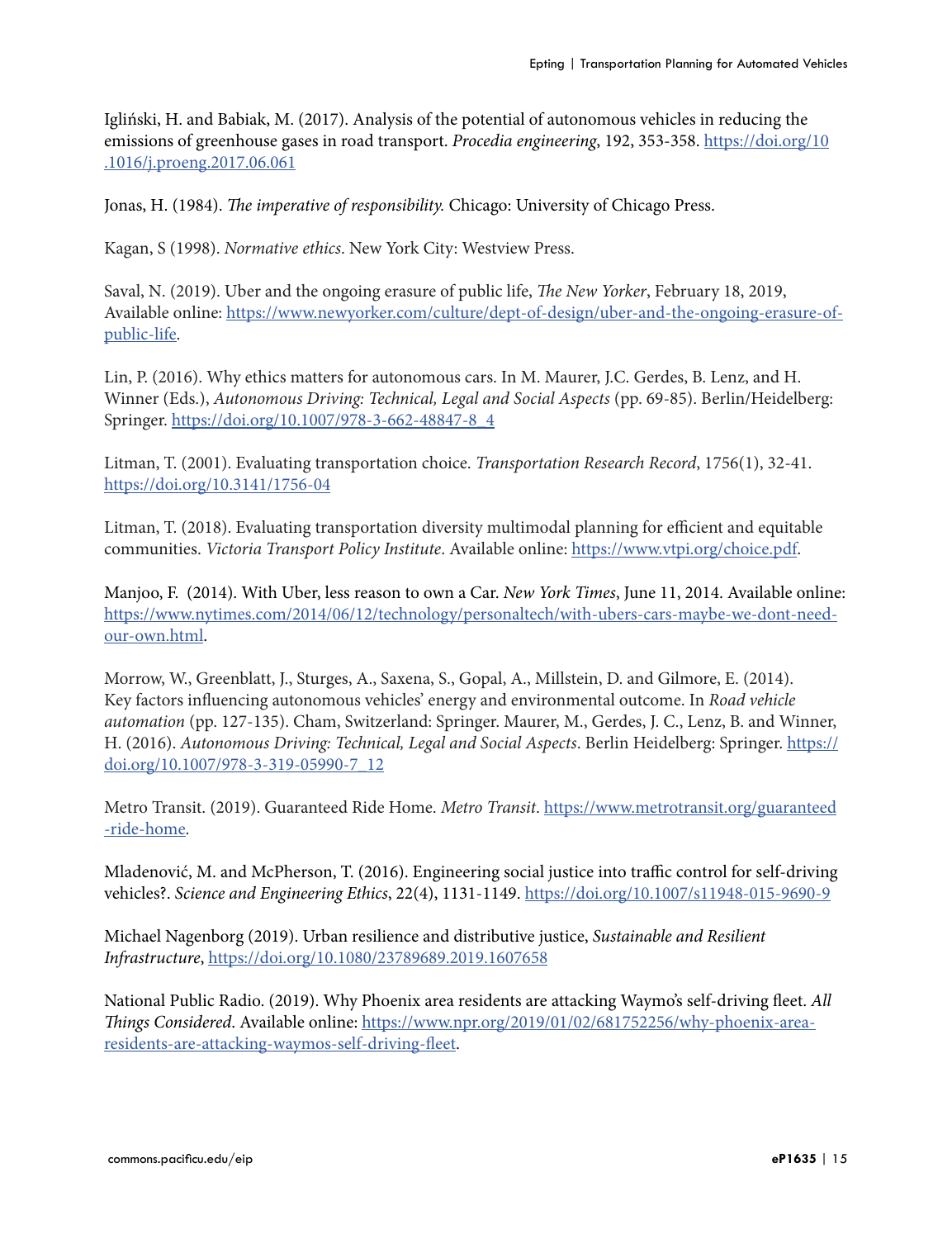Nyholm, S. and Smids, J. (2016). The ethics of accident-algorithms for self-driving cars: an applied trolley problem?. *Ethical Theory and Moral Practice*, 19(5), 1275-1289. [https://doi.org/10.1007/s10677-016](https://doi.org/10.1007/s10677-016-9745-2) [-9745-2](https://doi.org/10.1007/s10677-016-9745-2)

Rayle, L., Shaheen, S., Chan, N., Dai, D. and Cervero, R. (2014). *App-based, on-demand ride services: comparing taxi and ridesourcing trips and user characteristics in San Francisco* (No. UCTC-FR-2014-08). Berkeley, CA: University of California Transportation Center. [https://doi.org/10.1016/j.tranpol.2015.10](https://doi.org/10.1016/j.tranpol.2015.10.004) [.004](https://doi.org/10.1016/j.tranpol.2015.10.004)

Roy, S. (2019). *Quantifying the impact of transportation network companies (TNCs) on traffic congestion in San Francisco.* (Unpublished doctoral dissertation) University of Kentucky, Lexington, Kentucky.

Rubenstein, D. (2019). Uber and Lyft stop accepting new drivers in New York City. *Politico*. [https://doi](https://doi.org/10.7312/free19192-008) [.org/10.7312/free19192-008](https://doi.org/10.7312/free19192-008)

Schaller, B. (2018). *The New Automobility: Lyft, Uber and the Future of American Cities*. Available online: [http://www.schallerconsult.com/rideservices/automobility.pdf.](http://www.schallerconsult.com/rideservices/automobility.pdf)

Shaheen, S. and Chan, N. (2016). Mobility and the sharing economy: potential to facilitate the first-and last-mile public transit connections. *Built Environment*, *42*(4), 573-588. [https://doi.org/10.2148/benv.42](https://doi.org/10.2148/benv.42.4.573) [.4.573](https://doi.org/10.2148/benv.42.4.573)

Stone, T., de Sio, F. S. and Vermaas, P. E. (2019). Driving in the dark: designing autonomous vehicles for reducing light pollution. *Science and Engineering Ethics*, 1-17. [https://doi.org/10.1007/s11948-019-00101](https://doi.org/10.1007/s11948-019-00101-7) [-7](https://doi.org/10.1007/s11948-019-00101-7)

Thornton, S. M., Pan, S., Erlien, S. M., and Gerdes, J. C. (2016). Incorporating ethical considerations into automated vehicle control. *IEEE Transactions on Intelligent Transportation Systems*, 18(6), 1429-1439. <https://doi.org/10.1109/tits.2016.2609339>

Uber. (2019). Partnering with transit systems. *Supporting Cities*. Available online: [https://www.uber.com](https://www.uber.com/us/en/community/supporting-cities/transit/) [/us/en/community/supporting-cities/transit/](https://www.uber.com/us/en/community/supporting-cities/transit/).

Varzi, A. (2019). What is a City? *Topoi* (forthcoming). [https://doi.org/10.1007/s11245-019-09647-4.](https://doi.org/10.1007/s11245-019-09647-4)

Walker, J. (2019). Do Uber and Lyft Want to Connect to Transit? *Human Transit: The professional blog of public transit consultant Jarrett Walker*. [https://doi.org/10.5822/978-1-61091-174-0\\_2](https://doi.org/10.5822/978-1-61091-174-0_2)

Walker, J. (2009). Streetcars: an inconvenient truth. Human Transit: the professional blog of public transit consultant Jarrett Walker. Available online: [http://www.humantransit.org/2009/07/streetcars-an](http://www.humantransit.org/2009/07/streetcars-an-inconvenienttruth.html) [-inconvenienttruth.html.](http://www.humantransit.org/2009/07/streetcars-an-inconvenienttruth.html)

Walker, W. and Marchau, V. (2017). Dynamic adaptive policymaking for the sustainable city: The case of automated taxis. *International Journal of Transportation Science and Technology*, 6(1), 1-12. [https://doi](https://doi.org/10.1016/j.ijtst.2017.03.004) [.org/10.1016/j.ijtst.2017.03.004](https://doi.org/10.1016/j.ijtst.2017.03.004)